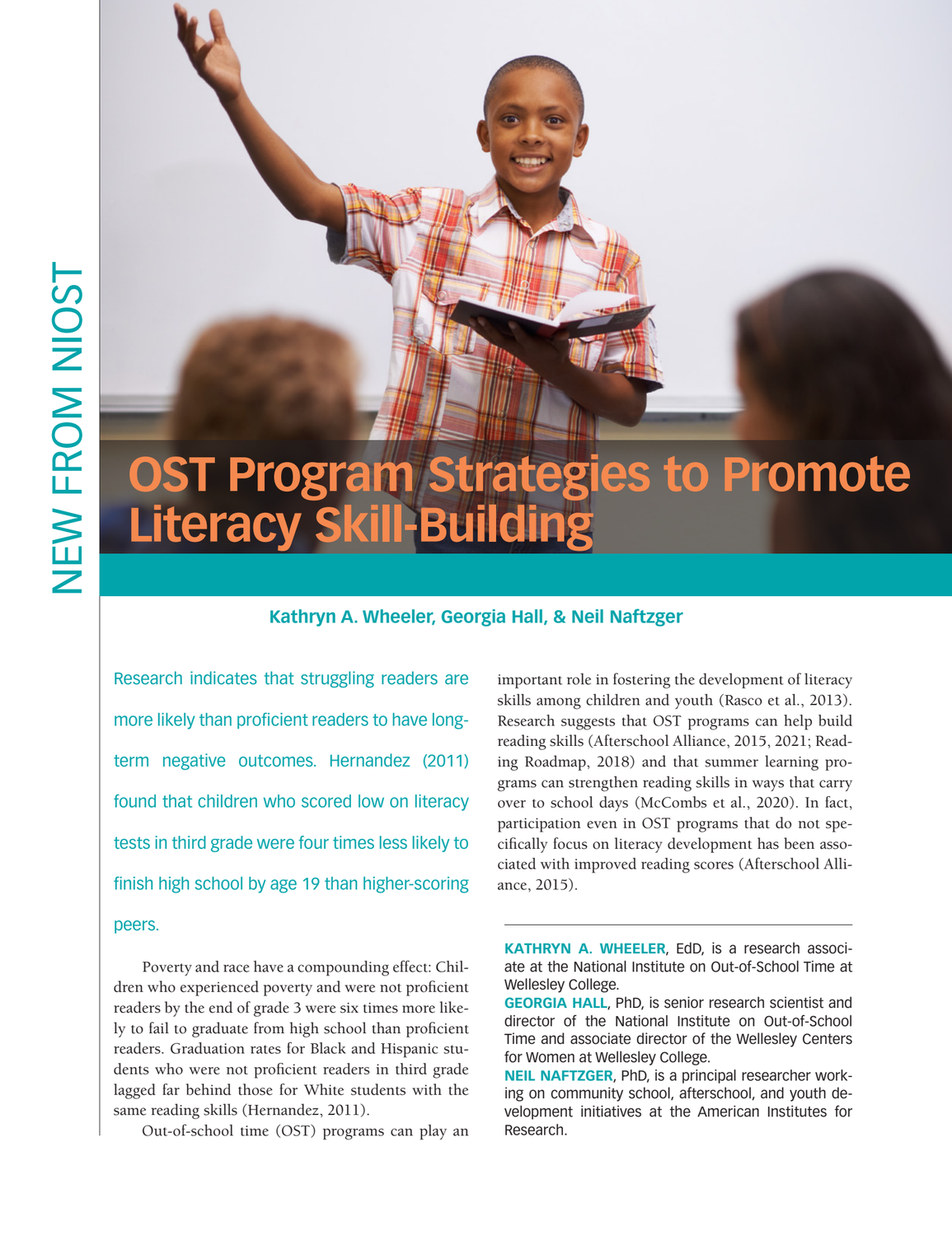Debate about the *best* way to teach literacy skills has been vigorous (e.g., Bowers, 2020; Buckingham, 2020). Still, OST programs can help children enhance and practice their literacy skills in formal and informal ways that do not require large investments of resources, planning, or staff training. For example, "light-touch" literacy practices, such as reading aloud and sustained silent reading, have been shown to engage children and foster their love of reading as well as their reading skills and vocabulary (Wilson-Keenan et al., 2018).

To investigate the variety of literacy skill-building strategies OST programs use, researchers from the National Institute on Out-of-School Time (NIOST) examined the practices of 31 programs in Massachusetts. This exploration was part of a larger four-year project (2016–2020) with the American Institutes for Research, in collaboration with the Massachusetts Department of Elementary and Secondary Education (MA DESE) and the Minnesota Department of Education, funded by the Charles Stewart Mott Foundation. This study, Quality to Youth Outcomes, followed two cohorts of elementary-aged children during two years of sustained participation in 21st Century Community Learning Center (21st CCLC) programming at 54 centers in Massachusetts and Minnesota to investigate the relationship between high-quality OST programs and the development of social-emotional and literacy skills. Findings from this larger study are under review and will be reported later in 2022.

Our sub-study focused specifically on literacy activities. We went beyond the comprehension and vocabulary skills typically measured by elementaryage reading assessments to incorporate writing and speaking skills in our investigation. The resulting compendium of literacy-building strategies can help OST programs consider how to grow intentionally as literacy-rich learning environments.

# **Methods**

Researchers examined archival data: four years (FY16 to FY21) of funding requests to MA DESE from 31 Massachusetts 21st CCLC programs serving elementary school children. MA DESE had classified these programs as "exemplary": They met quality benchmarks and were mentoring or coaching other OST programs. Although the application format varied slightly from year to year, all applicants were required to reflect on their program goals, their past accomplishments, their plans to build on prior experience, and their proposed activities for the upcoming year. Our review of these

programs' literacy-building activities thus included both activities that had previously been executed and planned activities for the next year. Literacy activities, though critical, were not the only programming component in the applications. Many programs also offered, for example, STEM, arts, and physical activities.

To find the strategies and instructional practices these 31 programs used to support literacy-rich environments, we reviewed the section of the applications that focused on activities the programs proposed to use to address needs, priorities, and child outcomes for the coming year. This section required programs to list, in a table, what activities they proposed to do; what needs and priorities or outcomes would be addressed; and whether the activity was new, enhanced, or ongoing. Activities that specifically targeted "English language arts" or "ELA" as an outcome were coded thematically (Braun & Clarke, 2019) using NVivo 11 software.

Next, researchers read each application in full to look for additional references to strategies to support literacy development and teach ELA. These strategies were located in various parts of the application, such as descriptions of programs run in the past, explanations of literacy-building strategies used or planned, descriptions of staff professional development, and family engagement plans.

The coding team derived themes and categories inductively and coded some data in multiple categories, as appropriate. To maximize reliability and validity, the initial codes were reviewed by two members of the research team, and consensus on category names was built through discussion and revision.

### **Sample**

Most (87 percent) of the 31 Massachusetts 21st CCLC programs were located in urban school districts. Four of the 31 host schools had been designated as requiring assistance or intervention from the state based on assessment scores, progress toward improvement goals, accountability percentiles, and graduation rates.

The average size of the population of host schools was 595 students. In those schools, English language learners (ELLs) averaged 21 percent of the population, students with disabilities 19 percent, and economically disadvantaged students 51 percent. Overall, the students in the schools were 40 percent White, 38 percent Hispanic, 10 percent Asian, 8 percent African American, 4 percent multi-race/non-Hispanic, and less than 1 percent each Hawaiian/Pacific Islander and Native American. On average, these schools had more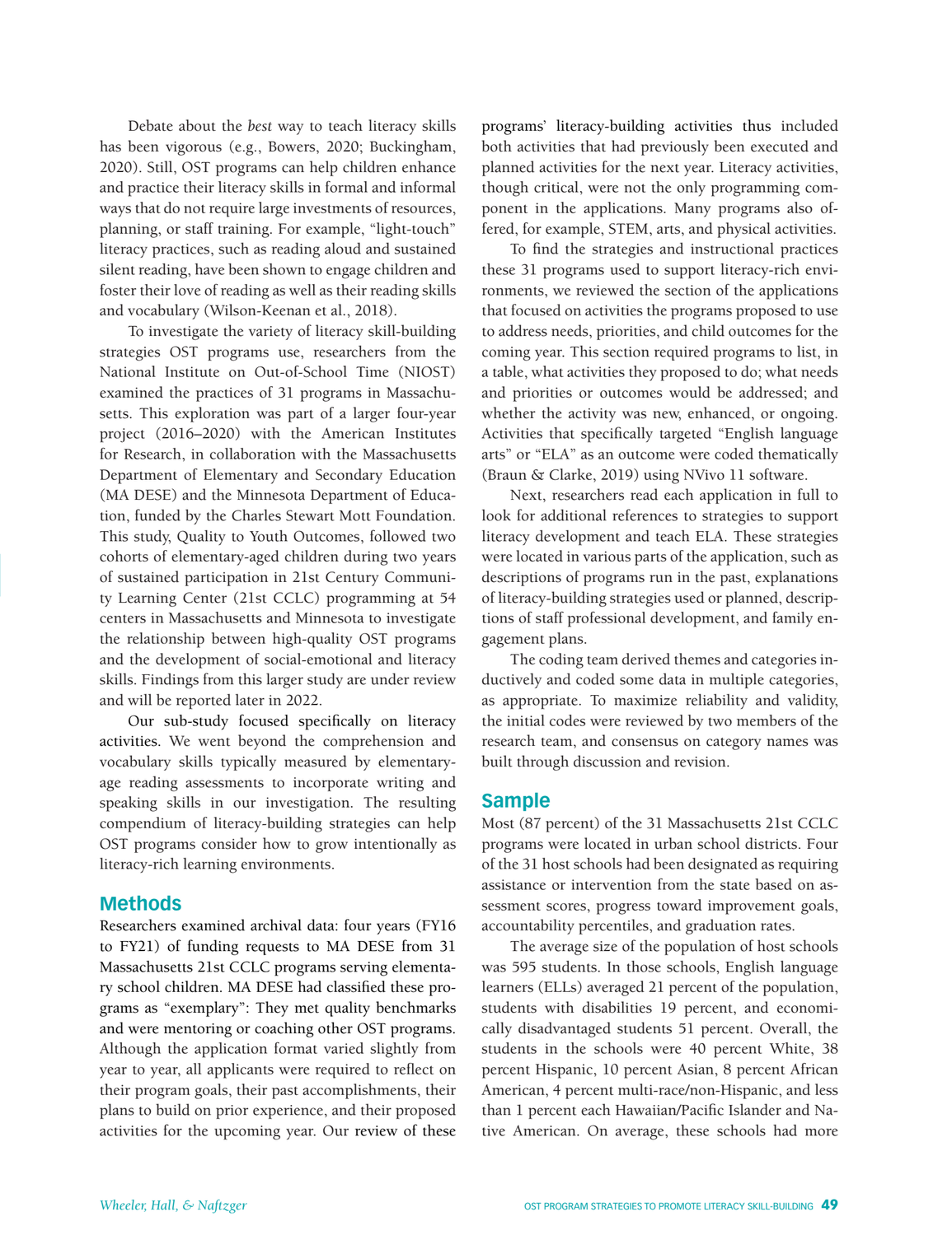students of color, more ELLs, and more economically disadvantaged children—but not more students with special needs—than the Massachusetts average (Massachusetts Department of Education, 2019).

These demographic data come from the host schools and do not necessarily reflect the participants in the co-located 21st CCLC programs. The OST programs may have had, for example, more economically disadvantaged students or special needs students than their host schools.

# **Results**

Our study found three main types of strategies the exemplary Massachusetts 21st CCLC sites used to promote literacy development:

- **1. Direct literacy instruction** strategies offered children direct instruction and practice in using literacy skills. Specifically, children had hands-on opportunities to speak or perform publicly, read independently or as a group, write, and get homework support.
- **2. Broad literacy strategies** engaged children in activities that were not direct literacy instruction but were broadly tied to literacy skills. For example, children had opportunities to conduct research,

analyze what they read, learn new vocabulary, make interdisciplinary connections, and capitalize on strategies known to promote learning.

**3. Contextual supports for literacy learning** fostered effective literacy development by supporting the adults who work with children. Programs provided professional devel-

> opment for OST staff, coordinated with school staff, and involved families in literacy-building activities.

Some of these strategies overlap. All are described below with examples of activities described in the applications. Most programs served a range of student grade levels (for example, K–5), but few activity descriptions specified what groups of children would be targeted. Under each of the three broad types of strategies, the specific strategies are listed in order of their frequency in the applications.

# Each week, children review, discuss, and practice reading aloud poems from a selected genre, such as acrostic poems, diamante poems, haikus, sonnets, and limericks.

### *1. Direct Literacy Instruction Strategies*

The most commonly mentioned strategy for supporting literacy learning was direct instruction to build foundational reading, writing, and speaking skills.

### *Engage Children in Speaking or Performing Publicly*

Encouraging children to speak in front of other people, whether in a formal group presentation or performance or simply by participating in group discussion, was described by 23 of the 31 programs. Of these, 18 focused on formal presentations, such as presenting research, performing poems and plays, conducting radio or TV news broadcasts, speaking in public to advocate for a cause, and telling stories. Preparing for the debut was a key part of the experience. Two specific activities from applications are described below.

**Rainforest Adventures.** Working in teams with computer tablets, students research rainforest animals and plants, the layers of the rainforest, and the importance of rainforests. They present the resulting report, with an accompanying visual component such as a shadow box, to their peers.

**Poetry Slammers.** Each week, children review, discuss, and practice reading aloud poems from a se-

> lected genre, such as acrostic poems, diamante poems, haikus, sonnets, and limericks. Then children select a favorite piece of poetry, practice it, and perform it for their families at a program celebration.

# *Promote Group and Independent Reading*

Reading was the second most fre-

quently mentioned literacy-building activity in the applications. Two-thirds of the programs (22) explicitly described reading as an activity that they had done or planned do with children, who would either read aloud in a group or engage in sustained silent reading. Often, reading was described as being embedded in another activity, for example, as the precursor to a STEM, art, theater, or history project. Examples are described below.

**Running an Animal Shelter.** After reading Ann Martin's novel *A Dog's Life*, children bring the book to life by visiting a local animal shelter, learning how to create an animal shelter, and developing a fundraising plan for a local shelter.

**Rube Goldberg**. Students read about the many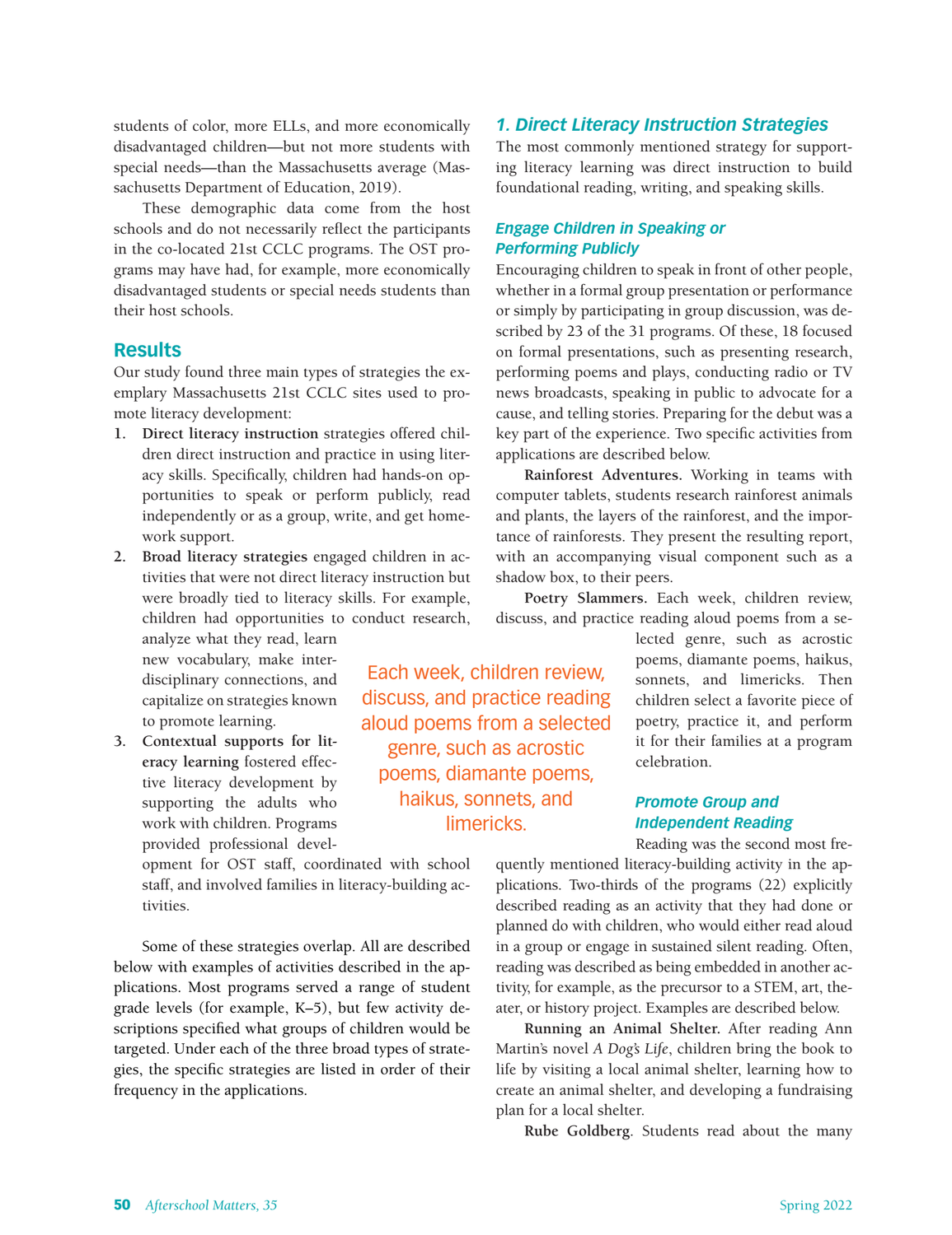talents of Rube Goldberg: cartoonist, author, engineer, and inventor. After reading about complicated machines that perform simple tasks and watching related videos, they design and create their own Rube Goldberg machine using everyday items.

**Ancient Egypt**. Students study ancient Egypt by reading books about pyramids, mummies, hieroglyphics, and other ancient artifacts. Then they work individually and in teams to craft their own versions of these artifacts.

**Therapy Dogs.** Reading aloud to a social-emotional support dog encourages reluctant readers. Students take 15-minute turns reading to their canine friend. The goals of this activity are to enhance literacy skills and attitudes, improve well-being, improve school climate, build a sense of community, and reduce absenteeism.

### *Encourage Writing*

Writing activities were described by 21 of the 31 programs. Activities ranged from making a book to writing a story, play, legend, script, letter, email, book report, or thank-you card. Students also recorded observation logs and did research-based writing such as essays or tourism brochures. Three projects in which writing plays a role are described below.

**The Leadership Club**. Students interview community and school leaders, research historical leaders, and write about what being a leader means to them. The program partners with a local publisher that helps to produce a book of the children's essays, which is presented to families and used for community outreach.

**Discovery Club.** This project-based learning program tasks students with finding a way to improve the school climate. The students came up with the idea of

writing a book to welcome new students. They wrote the text—in both English and Spanish—illustrated it, and published copies. The school principal still gives the book to new kindergartners and features it at open houses.

**There's a Lot to Like About Our City.** Students learn about their city's place in the Industrial Revolution and the role of newcomers then and now. They take field trips to local parks and museums and document their visits with photography, art, and short

The students came up with the idea of writing a book to welcome new students. They wrote the text—in both English and Spanish illustrated it, and published copies. The school principal still gives the book to new kindergartners and features it at open houses.

movies. The children write scripts and interview community members. They also read and write about the city in the past and contrast these stories with life today.

### *Provide Homework Help*

Of the 31 programs, 22 provided intentional homework support. A few specifically targeted literacy development; others described more general homework support. Some programs provided extra staffing school-day teachers or inclusion specialists, or sometimes adult volunteers—to give struggling children individualized attention. Some program staff checked in with school-day teachers to find out what they expected and which children needed help. Homework help was facilitated by providing bilingual staff and by giving parents information on assisting their children with homework. We identified three models for homework help from the funding applications.

**Homework Time.** Students work in small, multiage groups, focusing on reading along with homework assignments. Skill building for sight words is incorporated, and students help each other to reach benchmarks. The goal is to teach children how to learn from one another rather than rely on adults to lead all activities.

**Tutoring.** Academic specialists work in the OST program for one hour, three days per week, providing small-group instruction or one-on-one academic support to enable underperforming or at-risk students to complete homework assignments, master school subjects, and build competence.

**Learning Centers**. Students get help as needed in doing their homework. Once they finish, they can choose from a variety of stations that offer activities in math, reading, expressive writing, sketching, and word puzzles.

# *2. Broad Literacy Strategies*

This second category of strategies engaged children in practicing literacy skills; some activities were explicitly related to literacy development, while others were implicitly related.

# *Engage Children in Conducting Research*

A total of 17 programs described programs or plans in which children conducted research as a means of strengthening literacy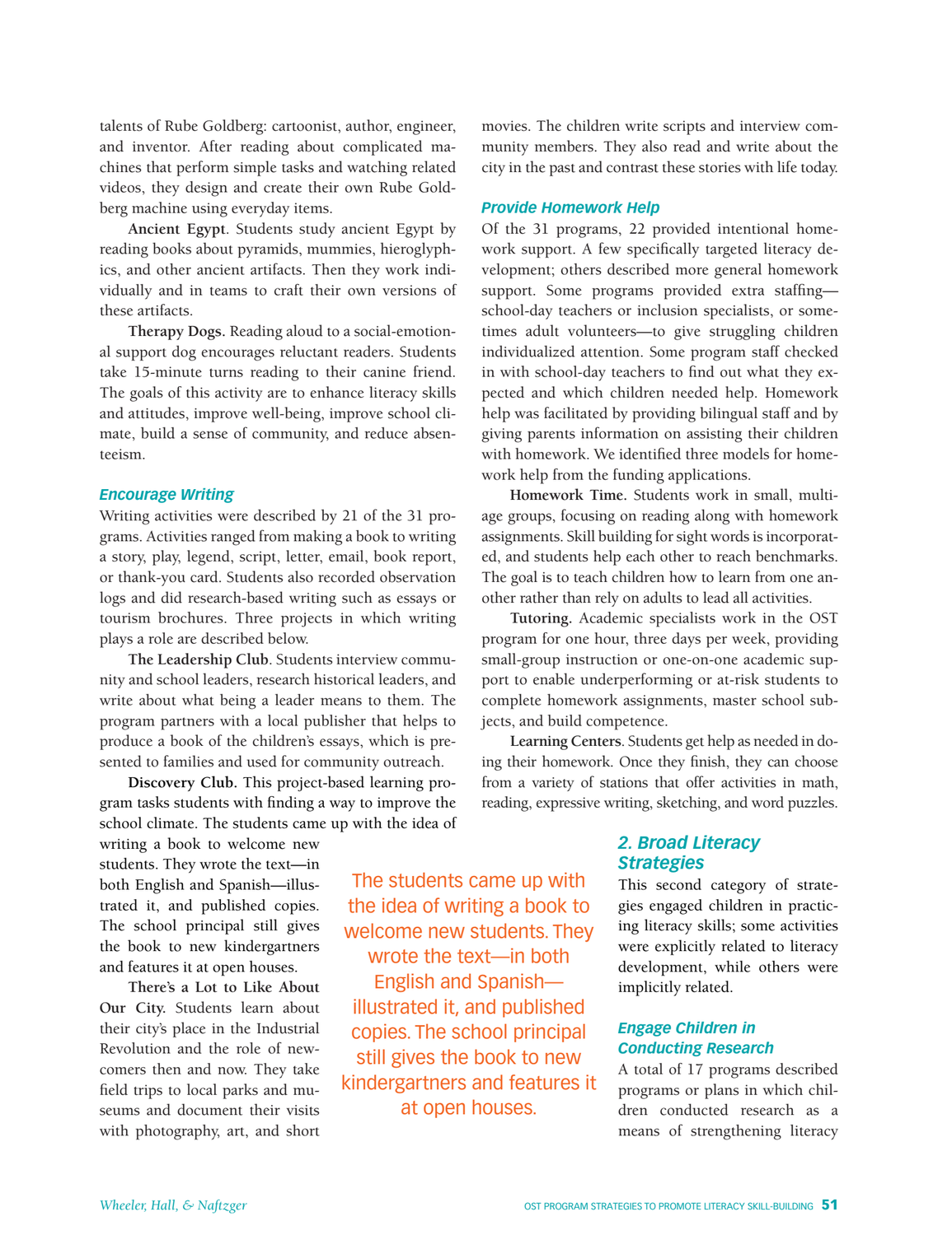skills. Most programs implied that the research would be conducted online, although five specifically described having children interview someone.

**Liberty and Justice for All**. Students research significant figures and events of the Civil Rights Movement, sequence the events in a timeline, discuss the importance of appreciating individual differences, and build vocabulary. As a final product, students select one figure from the Civil Rights Movement to bring to life in a program showcase.

**Biography Buddies.** After exploring different types of biographies, students research a person of their choice, their "buddy." They write and decorate biographical flip books on their person. As a culminating activity, students present five-minute talks on their buddy and answer questions from the group, thereby practicing speaking skills as well.

### *Help Children Analyze What They Read or Watch*

Sixteen of the programs engaged children in some type of analysis of what they read or watched. Activities in

this category included analyzing text, comparing and contrasting, exploring themes in books and videos, discussing big ideas and essential questions, and connecting with teen mentors who read the same book.

**Author Study**. Students read

aloud several books by a local author who is the son of an immigrant. They create a class chart, make textto-self connections, and discuss the author's viewpoint and characters' traits. Students simultaneously study the elements of a good story and make personal connections to the author.

**Folk Tales**. Students read and compare five versions of the Cinderella story from different cultures, listing common elements. As a whole group, the students create their own Cinderella puppet show, for which they design and sew the puppets.

### *Teach Vocabulary and Facilitate Practice*

Vocabulary building, both learning new words and practicing already-learned words, was mentioned by 15 programs as a means to build literacy.

**Acting Out.** Students act out stories, vignettes, and presentations, learning ways to express themselves artistically and to take risks in a safe and supportive environment. They develop ELA skills by memorizing lines, reading scripts, improvising, and learning new vocabulary.

Sixteen of the programs engaged children in some type of analysis of what they read or watched.

**Kickboxing.** As they learn and practice kickboxing techniques, students learn three new associated vocabulary words each week. At the end of each session, children journal their feelings about the kickboxing workout and then participate in an open discussion on subjects that come up in their journals.

**Women's Suffrage.** Students read about the quest by women around the world to win the right to vote, building vocabulary skills in the process. As a final product, students prepare a news report on a woman who voted for the first time, including the history of the movement and challenges facing women voters.

### *Make Interdisciplinary Connections*

Fifteen programs described activities designed to make explicit links between literacy and other disciplines such as the arts, math, science, engineering, history, and physical education. Their goals typically included stimulating learning and promoting children's engagement in and enjoyment of literature while building awareness of the relevance of literacy skills to a broad

array of topics and activities.

**African Folktales.** Students explore the connections among art, dance, literature, and culture, focusing on Africa and specifically on Cape Verde. They work to understand African-American history and the connections between

African and American forms of storytelling and dance.

**Food Adventures.** Assisted by staff of a nutrition center, children experiment with new foods and cooking techniques, calculate appropriate portions, and learn about local food ecosystem producers and decomposers. They write about their family food traditions, exercise habits, and ideas about sustainable agriculture. At the end of the course, they compete in an *Iron Chef*–style cook-off.

**CSI.** As they work to examine "crime scenes" and question "suspects," students use science knowledge to investigate physical evidence, oral communication and collaboration skills to discuss with their groups what they know and what they need to learn, reading skills to decipher written clues, and writing skills to record and analyze evidence in their notebooks. Ultimately, students get hands-on experience using critical thinking skills to solve problems.

**Fun with Yoga.** Students learn and play yoga games and create yoga poses to words. Students read books and write stories on their own, and then com-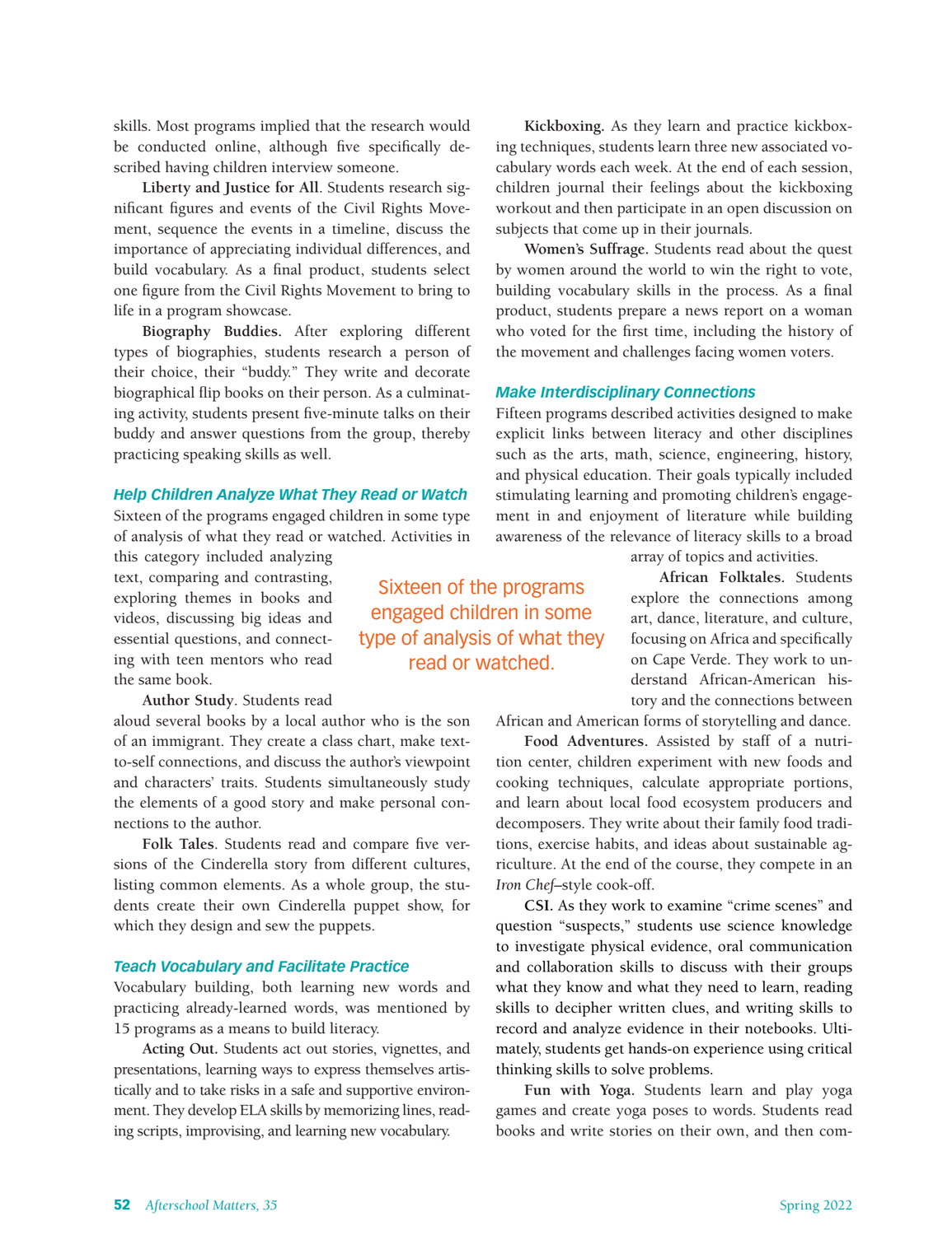municate the content orally to their peers. They learn how to make reading an interactive activity, which allows them to better understand their books.

### *Capitalize on Strategies Known to Promote Learning*

Programs mentioned a variety of other strategies, some of which were specific to literacy learning. Other strategies fostered learning in general, but applicants recognized that these activities contributed to literacy skillbuilding and motivation.

**Promote Reflection**. Thirteen program applications named reflection as a technique for enhancing literacy development and learning in general. One program with six sites dedicated the last 15 minutes of every class to a reflection discussion. Other programs fostered reflection through journaling or other written or oral means, including "connection notebooks that travel with a student from class to class."

**Use a Formal Literacy Curriculum**. Eight programs used published curricula to teach literacy; some of these were technology-based literacy skill-building programs.

**Set Up Peer and Cross-Age Mentoring**. Six programs described the use of some type of mentoring.

One engaged the oldest children, fourth and fifth graders, in helping kindergartners and first graders with math and reading. Another connected program participants with college students to discuss books. Yet another had children write letters to students at a local college; this pen-pal connection culminated in a faceto-face meeting. High school students also came into this program to reinforce the importance of attendance and effort.

# *3. Contextual Supports for Literacy Learning*

The third set of strategies focus on the experiences and preparation of activity leaders and other adults.

### *Offer Formal, Structured Staff Development*

Of the 31 sites, 22 described professional development forums in which their staff participated; some were designed specifically to enhance skills in fostering literacy development, others were more generally focused on improving teaching skills. MA DESE, school districts, and the programs themselves all provided trainings. Training topics mentioned in applications included picture writing, literacy and ELA programs, coding, and integration of literacy with other disciplines.

Some applications noted that staff appreciated the exposure to new resources such as printable biographies written at varying grade levels, read-aloud websites, and writing resources. Staff also enjoyed the chance to learn new techniques for building literacy skills, such as use of picture writing, and instructional suggestions from coaches.

### *Coordinate with School Personnel*

Twenty-two programs aimed to coordinate with school personnel so they could reinforce what children were learning during the school day and could meet children's needs in ways that support positive child growth and development. Some of these strategies were mentioned specifically in the context of teaching literacy; many were not, but appeared to be likely to improve learning and literacy practices. Strategies included working with school staff to identify and recruit students who would benefit most from the program; hiring school staff to work in or with the OST program;

> sharing data on student needs and outcomes; working together to develop and implement consistent strategies for meeting the needs of individual children; aligning priorities and strategies; linking curricular themes and strategies; coordinating homework help; and attending one another's professional development trainings.

> **Shared Pedagogy.** After becoming aware that many after-

school staff were not familiar with the reading and writing methodologies used by the school district, one program is working with the city's literacy coach to develop guides that explicitly outline these methodologies. Site-based trainings for all OST staff are also planned.

**Connection to Academics.** One program that includes school staff carefully connects OST projects and activities to the academics taught during the school day. The OST project-based, service, and experiential learning opportunities build on the academic skills students learn in school.

Six programs described the use of some type of mentoring. One engaged the oldest children, fourth and fifth graders, in helping kindergartners and first graders with math and reading.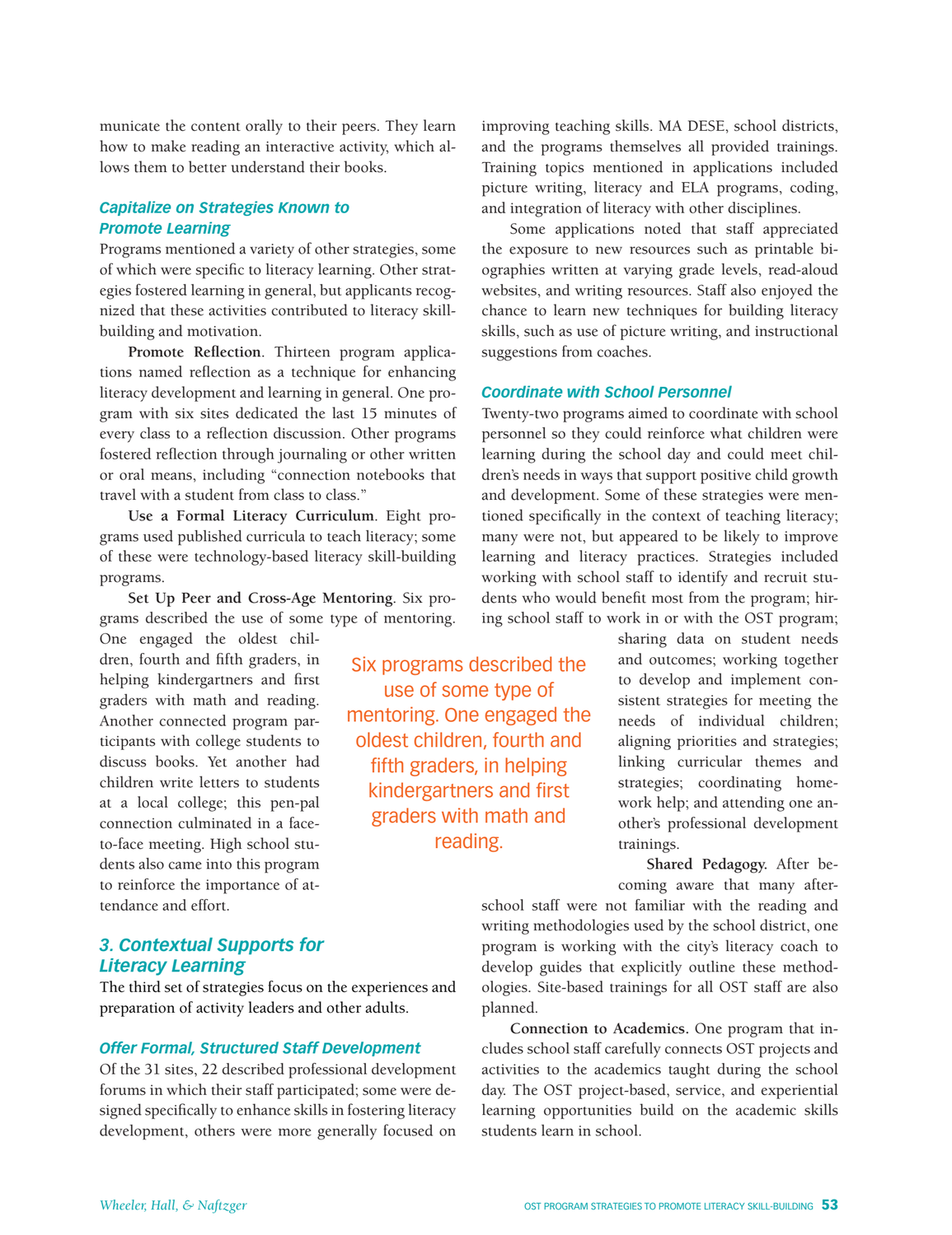### *Engage Families in Literacy-Building Activities*

Fifteen programs mentioned activities to raise awareness among families of the importance of literacy building and to engage families in developing their children's literacy. For example, some programs invited families to program events or exhibitions of student work such as readers theater presentations. One program invited family members to volunteer as reading partners. Some encouraged parents to read with their children and either gave them appropriate books for a home library or suggested visiting the public library. Others had children interview family members for

projects involving, for example, local history, family trees, family recipes, or cultural backgrounds. A few promoted websites where children could practice literacy skills.

Many applicants emphasized the importance of creating a program environment that feels welcoming and culturally relevant to families. They described the significance of having bilin-

gual staff and translating all materials that are sent home. To reach all families, some programs work with their school's family engagement director, a couple have hired an OST family liaison or family engagement director, and one created a volunteer family liaison position. Because 21st CCLCs focus on serving low-income students, working with underperforming schools, and engaging families, they may be especially well positioned to address equity issues in literacy skill-building.

**Literacy Night.** Families read stories aloud to children, act out the stories with their children, and participate in a family spelling bee. Families are invited to join program story time sessions and to read to the younger program participants.

**Family Forum, Showcase, and Dinner.** This event combines an educational session for parents on the power of storytelling with craft activities for children, a student exhibit of work completed during the semester, and a traditional family-style Caribbean meal prepared by community members. During dinner, the student theater group performs the play on which the group has worked all semester. Spanish interpreters enable Hispanic families to participate fully.

Others had children interview family members for projects involving, for example, local history, family trees, family recipes, or cultural backgrounds.

### **Implications and Conclusions**

Funding application documents described the activities OST programs implemented to support children's development of literacy skills. Throughout the documents reviewed, direct literacy instruction was paired with activities and games that provided opportunities to practice literacy skills in fun, creative ways. Many of these activities would not be as likely to occur during the school day. In their applications, program leaders noted that supporting children to develop literacy skills is not enough; contextual supports are also needed. Adults who facilitate learning activities need sup-

> port, training, and time for planning and coordinating.

The activities we identified come from a sample of OST programs located in Massachusetts that, as 21st CCLC programs, are mandated to provide academic enrichment to students who attend high-poverty and low-performing schools. All programs in the sample were designated by MA DESE as exemplary. It is not

possible to know whether or how the strategies these programs use would be relevant or useful to programs that are located elsewhere, that serve different populations of students, that have other priorities, or that operate at a different level of quality. Furthermore, the programming and activity data were all self-reported.

Despite these limitations, our review of program funding applications revealed a plethora of activities that can involve children in literacy skill building and interactive experiences in a supportive OST environment. We noted seven themes that OST programs may consider when striving to foster literacy development:

- 1. Programs should foster writing and speaking skills as well as reading skills.
- 2. Although children need structured literacy instruction, they also benefit from creative games and project-based learning that can make learning literacy more fun and less intimidating.
- 3. Using a variety of approaches helps programs meet children's diverse needs and accommodate a variety of learning styles.
- 4. To stimulate interest and motivation, programs can implement culturally responsive practices and prioritize youth choice in the selection of reading, writing, and speaking content as well as presentation medium.